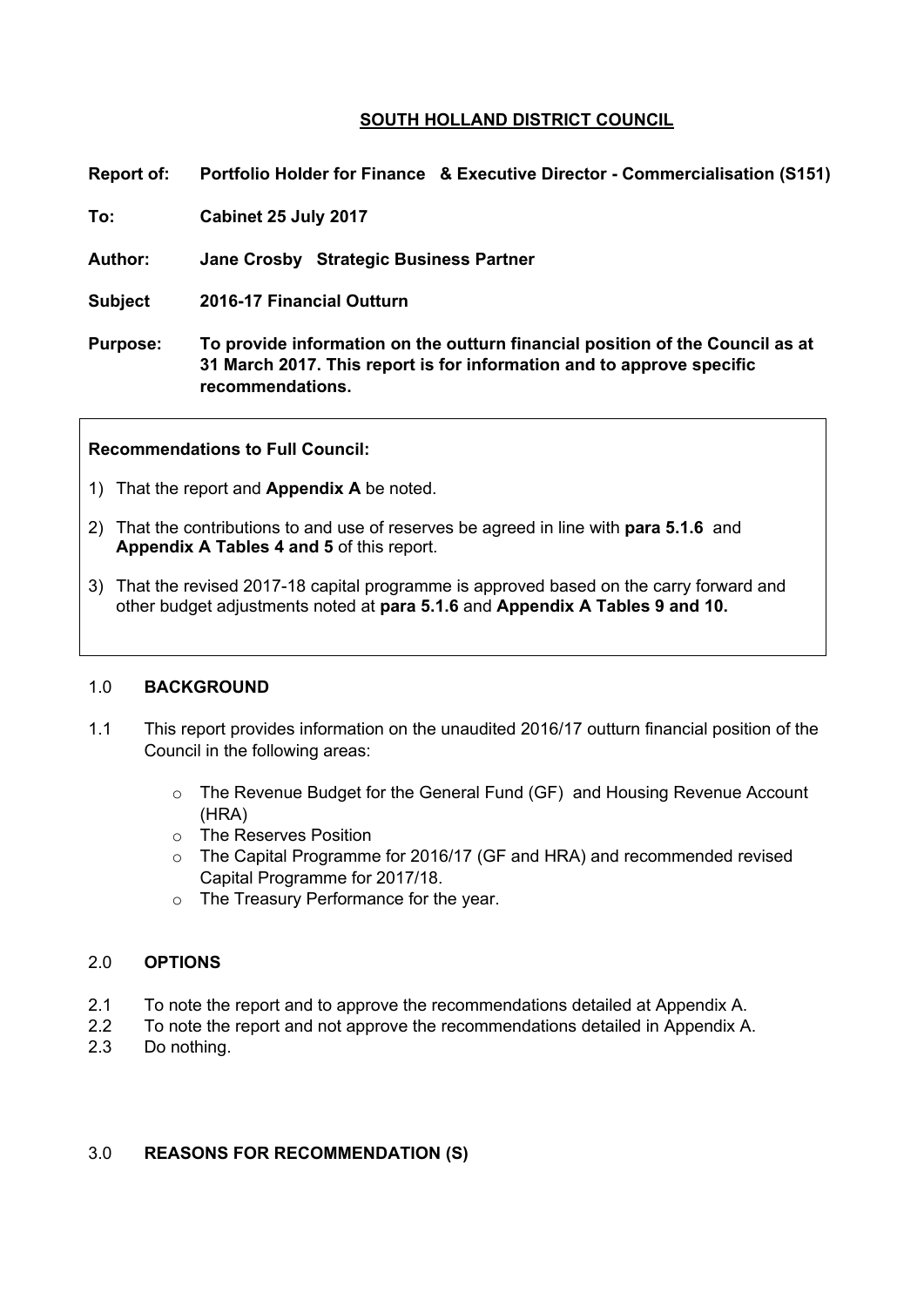3.1 To provide members with information on the Council's overall financial performance in 2016-17 and to provide an updated financial position on reserves and the capital programme for 2017-18.

## 4.0 **EXPECTED BENEFITS**

4.1 To ensure that members are updated regularly on the Council's overall financial position and have the information required to assist in future financial decision making.

### 5.0 **IMPLICATIONS**

### 5.1 **Financial**

- 5.1.1 This report is financial in nature and further details are provided at **Appendix A**.
- 5.1.2 The unaudited Statement of Accounts for the financial year ended 31<sup>st</sup> March 2017 was provided to the auditors on 26 June 2017. They have also been published on the Council's website for public inspection which will continue until 4th August 2017, in line with The Accounts and Audit Regulations 2016. The external audit of the accounts will commence on 31 July 2017. The Statements can be found here: <http://www.sholland.gov.uk/article/3523/Financial-Statements>
- 5.1.3 The core Statements of the Accounts and the Annual Governance Statement were presented to the Governance and Audit Committee on 22 June 2017. The reports were noted without comment and allowed *"that the Executive Management Team approve the Annual Governance Statement and make comments as necessary within the appropriate timeframe".*
- 5.1.4 The Financial Statements have been prepared under The Code of Practice on Local Authority Accounting in the United Kingdom (the Code) and the main changes from 2015- 16 were presented to the Governance and Audit Committee on 22 June 2017 for information.
- 5.1.5 Of particular note is a significant change to the format of the Income and Expenditure Statement There is an additional expenditure and funding analysis and their associated disclosure notes and a new streamlined Movement in Reserves Statement (MiRS).
- 5.1.6 The following are the main points to note with respect to the Outturn position:

### General Fund

- The Council has delivered a balanced outturn for the year and in doing so was able to transfer a £755,811 General Fund underspend to the Council Tax Reserve. The council's budget had an assumed £325,000 transfer to this reserve, so this is a net £430,811 improvement. The revenue outturn position by Directorate is detailed at **Appendix A - Table 1.**
- The in-year underspend was supported by increased income in a number of areas e.g. Planning (£256k), building control (£26k) Waste fee income (£47k), through a corporate budget saving process taken across a number of services mid-year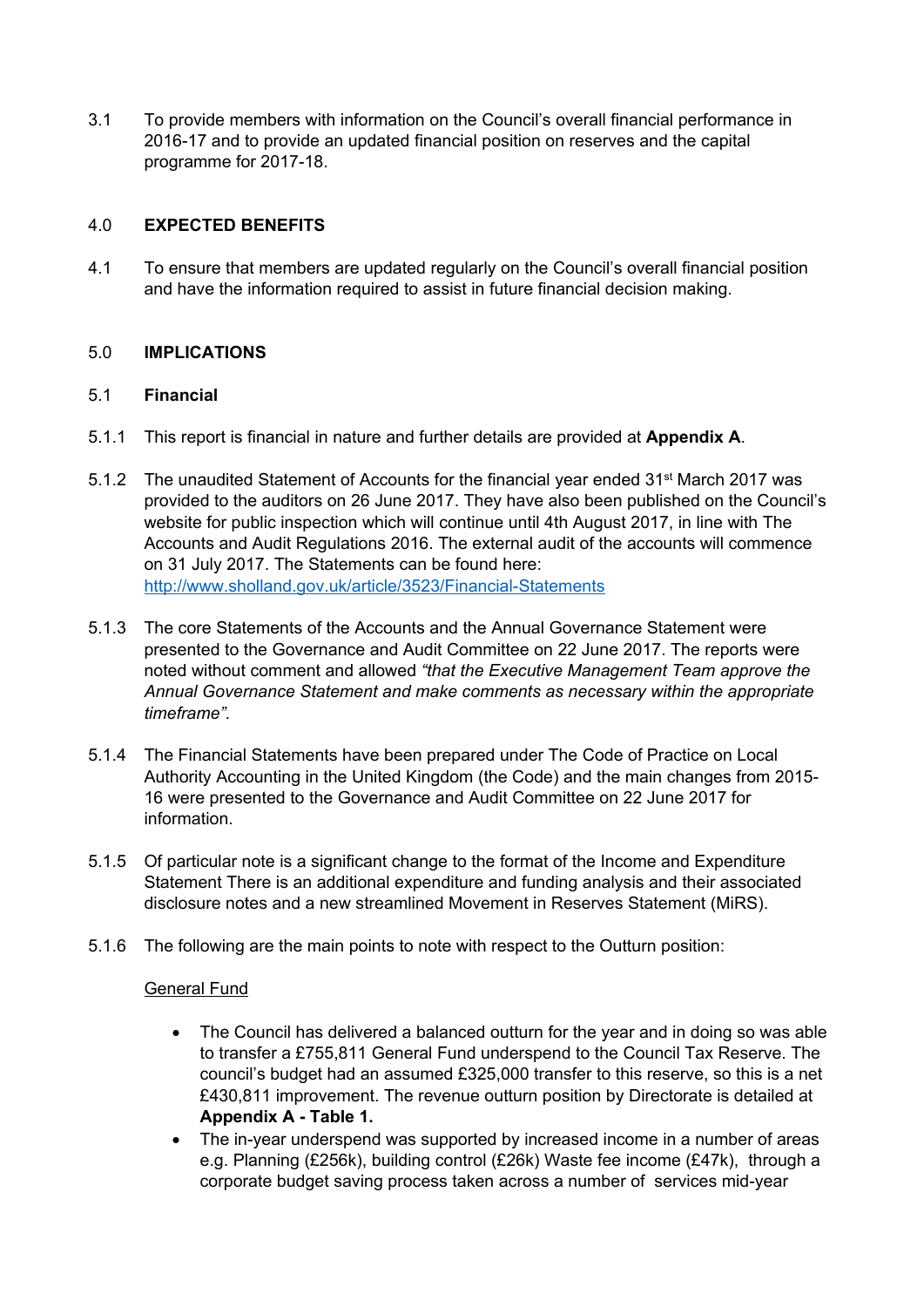(£334k), and various other expenditure reductions e.g. the impairment allowances for bad debts £127k. These have been offset in part by a number of areas of overspend. The full analysis of budget variations is provided at **Appendix A – Table 3**.

## Housing Revenue Account

 The HRA delivered an in year underspend and transferred £7.124m to the Major Repairs Reserve (£464k more than budgeted). More detail is provided at **Appendix A Table 2.**

### Reserves

- The General Fund Specific Reserves have increased from £7.4m to £8.3m. The growth represents both the transfer of the year end underspend and an additional number of grants received in 2016/17, but which have been set aside for future allocated uses. Various items of expenditure have also been supported from reserves as previously planned. Further details are in **Appendix A Table 4**
- The General Fund remains at £2.064m. As part of the Q3 report presented to members it was anticipated that £64k of this reserve would be used to fund a Planning compensation claim, however, the service has been able to support this cost without use of this reserve. During 2017/18 a review of the level of the General Fund Reserve will be carried out relative to the Council's overall risks and members will informed if a change is proposed to the level of this reserve.
- The HRA Major Repairs Reserve has increased from £5.3m to £6.7m. The increase comes from a revenue underspend during the year and reduced capital funding requirements. More detail is provided at **Appendix A – Table 5.**

## Capital – General Fund

- The GF Capital expenditure in 2016/17 was £1.947m. This was a £1.63m underspend compared to budget. **Appendix A Tables 6 and 8** provide more information on the outturn position, how it was funded and the variances from budget.
- As a result of the outturn position some elements of capital budget need to be carried forward into a revised 2017/18 capital programme and £1.055m of slippage is recommended.
- Other changes to the 2017/18 capital programme arise due to
	- o The value of the DFG money to be paid from LCC to SHDC is higher than the original estimate, a further £260,287 in grant has been awarded and this is included in the revised 2017/18 programme.
	- o Council on 12 April 2017 approved a £350k investment in Priory Road ahead of co-location with the DWP. Members should note that further reports are due on additional planned and minor works to Priory Road. Any impact on the capital programme will be covered in future reports to members.
- The revised Capital Programme for 2017/18 of £4.310m is detailed at **Appendix A table 9**, and which members are asked to approve and recommend to Council.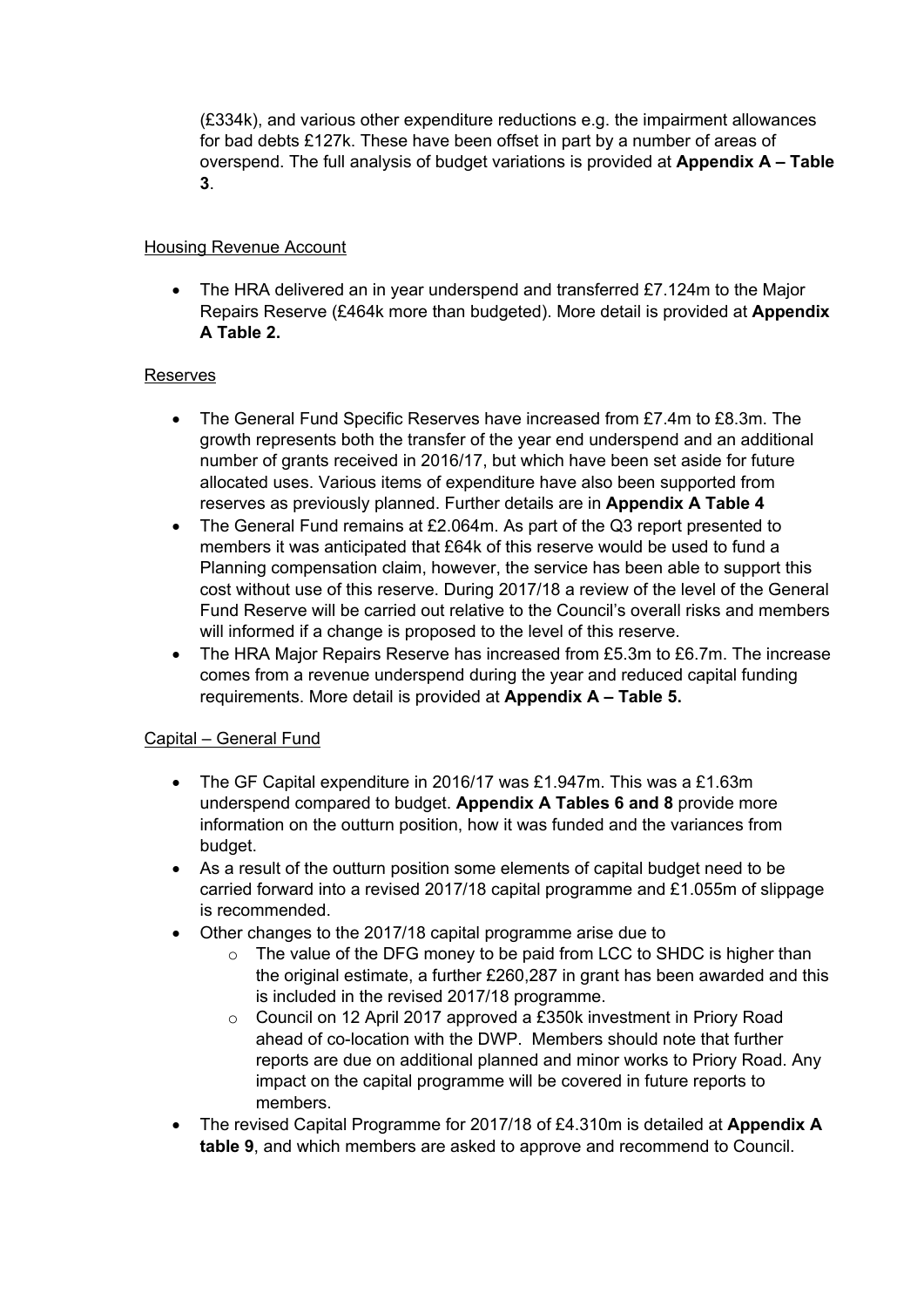## Capital – HRA

- The HRA capital expenditure in 2016/17 was £3.052m compared to the budget of £7.179m, a £4.127m underspend. **Appendix A tables 7 and 8** provide more information on the HRA capital outturn position, how it was funded and the variances from budget. This issue has already been addressed in terms of reporting for 2017/18.
- A carry forward of £1.558m is required into the revised 2017/18 Capital Programme and the revised HRA capital programme for 2017/18 of £10.06m is detailed at **Appendix A table 10**, and which members are asked to approve and recommend to Council.
- During 2017/18 the Council received £1.467m in capital receipts. These all related to the HRA and a total of 24 houses were sold. This is detailed at **Appendix A table 11**.
- **Appendix A table 12** also details the Council ongoing capital financing requirement, the measure of the Council's underlying borrowing requirement.

## Treasury Management

- **Appendix A** provides more information on the investments held by the Council at 31 March 2017 (£38.3m). The average investments held during the year were £38m.
- Interest on investments was £211k (compared to the budget of £268k). The reduction was due to a change in the investment policy during the year, to hold investments for shorter periods of maturity and also due to the generally lower levels of return available in the market.
- Members are asked to note the Treasury Management position. More information on Treasury Management is available in the Treasury Annual Report which was reported to Governance and Audit Committee on 22 June 2017 and will be considered by Full Council on 27 July 2017.

## 5.2 **Transformation Programme**

- 5.2.1 The Council funded £164k of transformation spend from its reserves in 2016/17. This was significantly less that the original estimate for the year. A complete review of these budgets has already been undertaken to address this issue in future years.
- 5.2.2 The Council will continue to develop and implement its Transformation Programme. It will use its reserves to finance those projects which are aimed at delivering future savings and income generation.

### 6.0 **WARDS/COMMUNITIES AFFECTED**

6.1 Income and expenditure affect all wards of the Council.

### 7.0 **ACRONYMS**

- 7.1 GF General Fund
	- HRA Housing Revenue Account
	- CPBS Compass Point Business Services